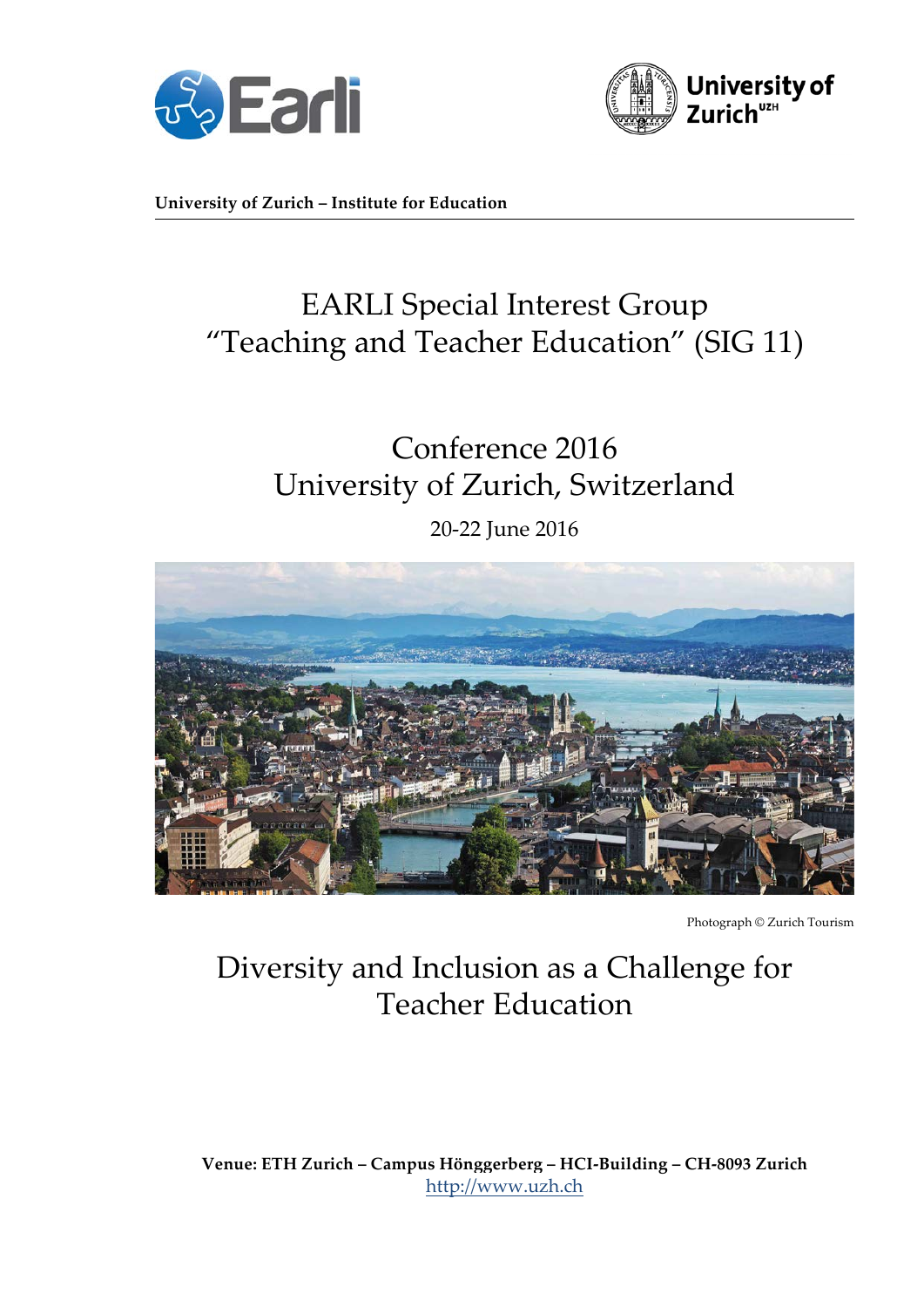



#### **Welcome to Zurich and the ETH Campus Hönggerberg as the venue for the conference organized by the Institute of Education, University of Zurich**

#### **About Zurich:**

Zurich is Switzerland's largest city, beautifully situated at the lake of Zurich with a gorgeous view of the mountains of central Switzerland. The two universities – University of Zurich and ETH Zurich – are both highly ranked internationally.

For more information about Zurich go to https://www.zuerich.com



Photograph © UZH

#### **About the University of Zurich:**

The University of Zurich (UZH) is one of Europe's leading research universities. UZH is organized into seven faculties with more than 25,000 students and 4,230 staff members primarily on three sites, and offers the widest range of study courses in Switzerland. The Institute for Education is one of the academic departments belonging to the Faculty of Philosophy. Its 15 chairs are dedicated to research and teaching related to learning processes, didactics, special needs education, the education of teachers for higher secondary education, school governance, general pedagogy and history of pedagogy. Together with the Federal Institute of Technology (ETH) – our host during the conference at the Hönggerberg Campus – and the Zurich University of Applied Sciences – where teachers for primary and lower secondary are educated – the UZH contributes significantly to the academic development and teacher education in Switzerland, and is part of a dynamic network of internationally renowned research and education institutions.

For more information about the Institute of Education and the University of Zurich see http://www.ife.uzh.ch and http://www.uzh.ch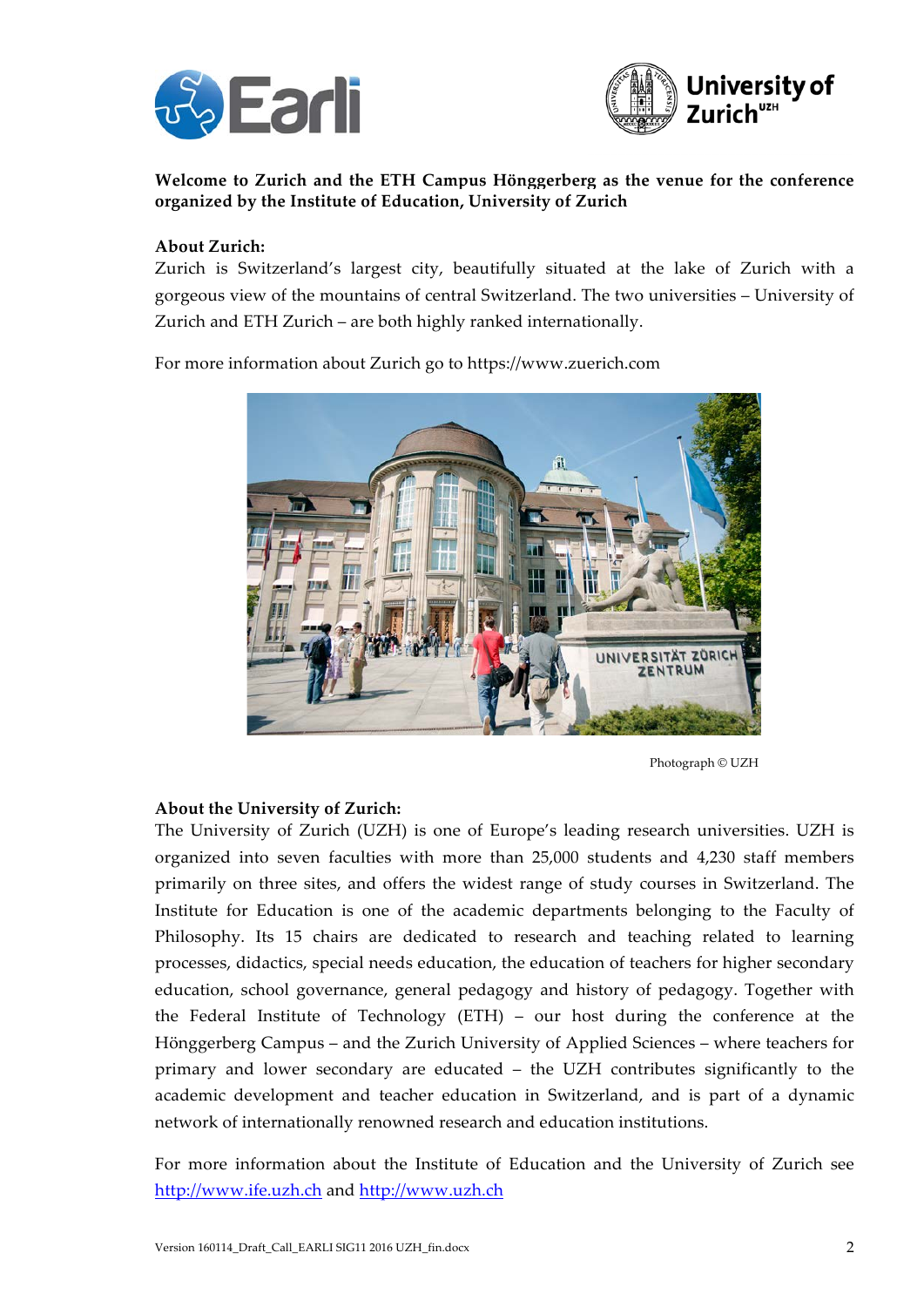



### «Diversity and Inclusion as a Challenge for Teacher Education»

Societal demands regarding education are constantly changing and strongly influence what happens in our schools and classrooms, as well as the demands placed on teachers. One of the crucial developments of our decade, has been a change towards increased diversity in classrooms. This is, on the one hand due to policies on equality and the inclusion of children with special needs in regular classes. Further sources of diversity are extensive migration movements, which have become both more prevalent and more global. On the other hand, there is the theoretically and empirically based claim for learning opportunities, which should be adapted to individual students' needs. Associated with these demands, expectations, roles, and responsibilities of teachers are changing, and often result in a differentiation of pedagogical functions within schools. As a consequence, activities of interprofessional collaboration have become highly relevant. Traditional teacher education curricula have to be revised and professional development programs to be developed. If we want to support these processes by means of empirically obtained data, and to support teachers to meet demands in professional ways, we need to learn more about the conditions under which they are able to develop their competencies at the beginning of and during their careers.

SIG 11 invites researchers to join the conference 2016 in Zurich and to present and discuss their recent research. The SIG 11 meeting offers a platform for fostering the scientific discourse on current topics of high-quality teacher education research, which is meaningful for practice and may facilitate teacher education in all phases of a professional career. Research based contributions to the conference theme, as well as other relevant questions of teacher education are welcome.

To encourage excellent presentations of young researchers there will be awards for the best poster and best presentation of JURE-members. In addition and for the first time in SIG 11 history, we invite and encourage young researchers to apply to hold a JURE keynote.

#### **Presentation formats**

The program will include three keynote presentations, symposia, paper presentations, and poster presentations. There will be 90-minute sessions typically consisting of three papers in symposia and paper sessions. We also encourage researchers to think of innovative formats within symposia that allow for more discussion with the audience. Detailed descriptions about possible formats are given on the website and in this call. The presenters are asked to include points for discussion in their proposals. Plans on how to interact with the audience are welcome.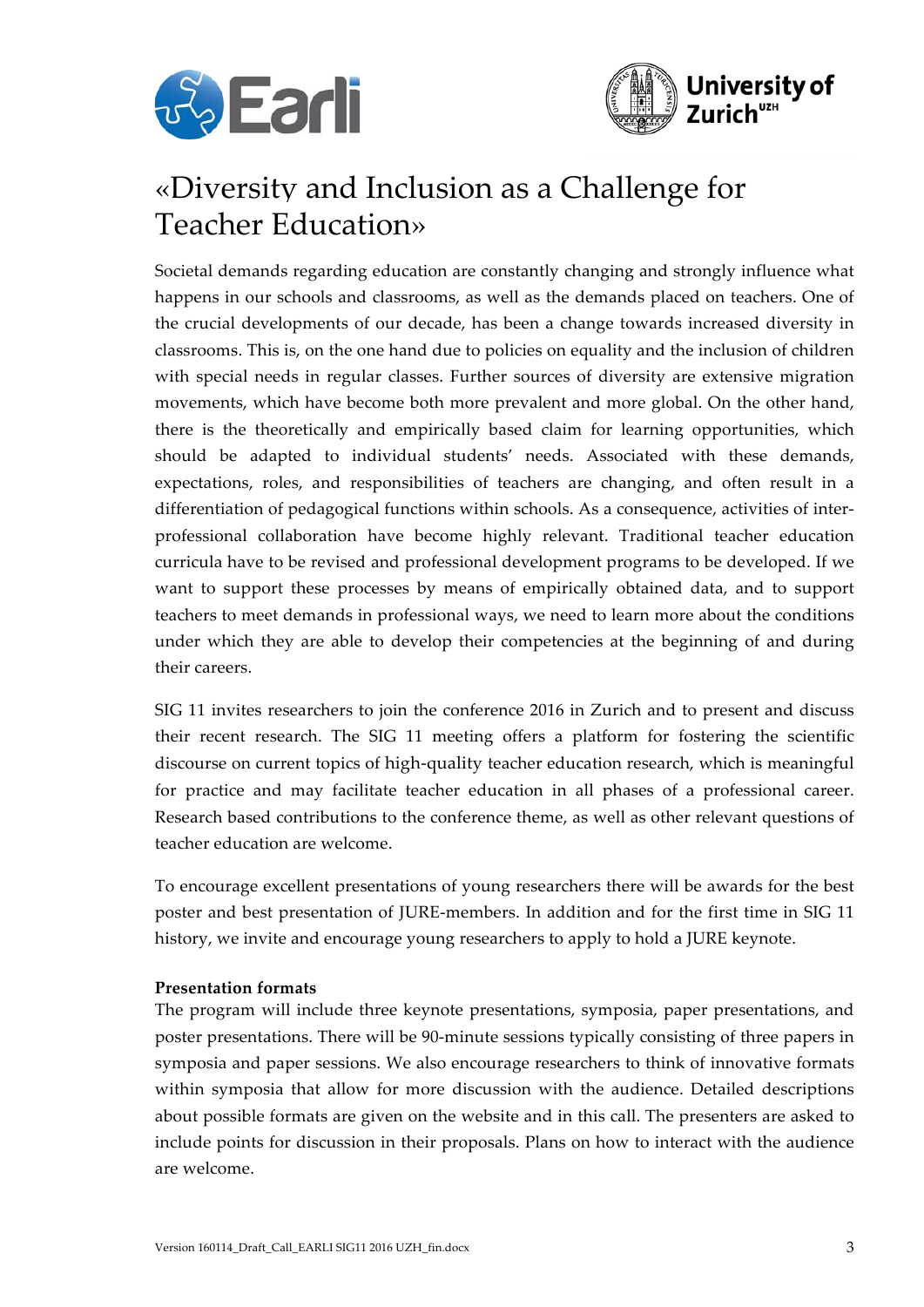



# Guidelines for proposals

#### **1. Symposia proposals:**

Each symposium will consist of three papers from three different countries and a discussant. Each paper will be allocated 15 minutes max. for presentation, and the same for the discussant. The remaining 30 minutes will be reserved for discussion with the audience.

We also welcome *interactive symposia* where three presenters from at least three countries briefly (about 10 minutes) introduce their papers and pose a question/dilemma/case to be discussed with the audience. The discussant sums up the key issues (about 10 minutes) and leads the discussion (30 minutes) with the audience.

The proposal should consist of:

- Title and abstract of the whole symposium (300 words)
- 3 keywords
- Title and abstract of each paper (500 words, incl. ref.)
- Structure of the symposium (interactive or traditional symposium, see above).

#### **2. Paper proposals:**

Each session will comprise three papers, which will be thematically grouped by the organizing committee. Each paper will be allocated 20 minutes for presentation and 10 minutes for discussion following each paper.

The proposal should consist of:

- Title and abstract of the paper (500 words, incl. ref.)
- 3 keywords
- About three questions to be discussed with the audience

#### **3. Poster proposals:**

In each session there will be a group of posters, which will be thematically grouped by the organizing committee. Each poster will be allocated 5 minutes for presentation, followed by individual discussions with the audience.

The proposal should consist of:

- Title and abstract of the poster (500 words, incl. ref.)
- 3 keywords
- About three questions to be discussed with the audience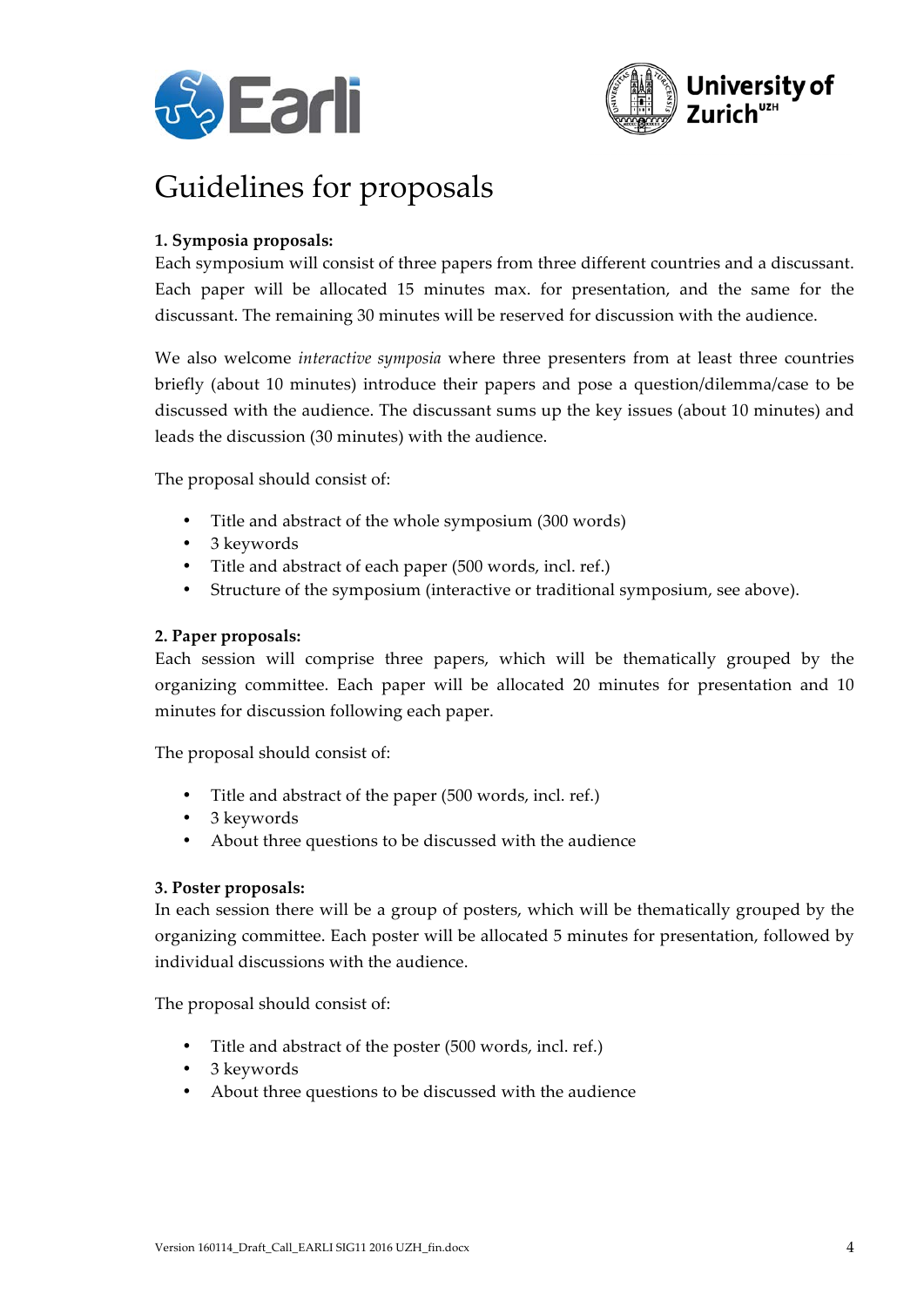



#### **4. JURE Awards and Keynote Challenge**

A JURE member of the SIG 11 will be awarded "Best Paper" and "Best Poster Presentation" during the conference. Furthermore, in order to gather experience as a scholar, a JURE member will get the opportunity to hold one of the three keynotes during the Zurich conference. The JURE keynote speaker will be selected as follows:

#### **JURE Keynote Challenge**

We strongly encourage JURE members of the SIG 11 to send in their proposals as keynote speakers. The keynote should be about 45 minutes long (plus 15 minutes for discussion) and focus on the conference theme "Diversity and Inclusion as a Challenge for Teacher Education" and present an innovative study (doctoral thesis or other) in which they participate as researchers. The winner will be invited to present his or her keynote during the conference. Proposals for the JURE keynote, which are not selected but meet the review criteria, will be accepted in a shortened version as paper presentations.

The proposal should consist of:

- Title and abstract of the keynote (500 words, incl. ref.)
- 3 keywords
- A working paper: 1500 words (incl. ref.)
- A short CV including academic track record
- A recommendation letter by an expert in the field of teacher education, who is familiar with the candidate, and a member of the EARLI, but not necessarily of SIG 11

**Proposals are to be submitted on the conference webpage no later than 31 January 2016:**  www.earlisig11.uzh.ch

Each participant can be a first author of one poster or one paper presentation. Being the organizer or discussant of a symposium is possible in addition.

#### **Criteria for the review process:**

- 1. Relevance to the EARLI SIG 11 focus on research on teaching and teacher education
- 2. Significance for theory, research, practice and governance
- 3. Theoretical framework, conceptual rationale
- 4. Pragmatic grounding
- 5. Organization and internal logic of the whole proposal
- 6. Overall quality and scientific originality